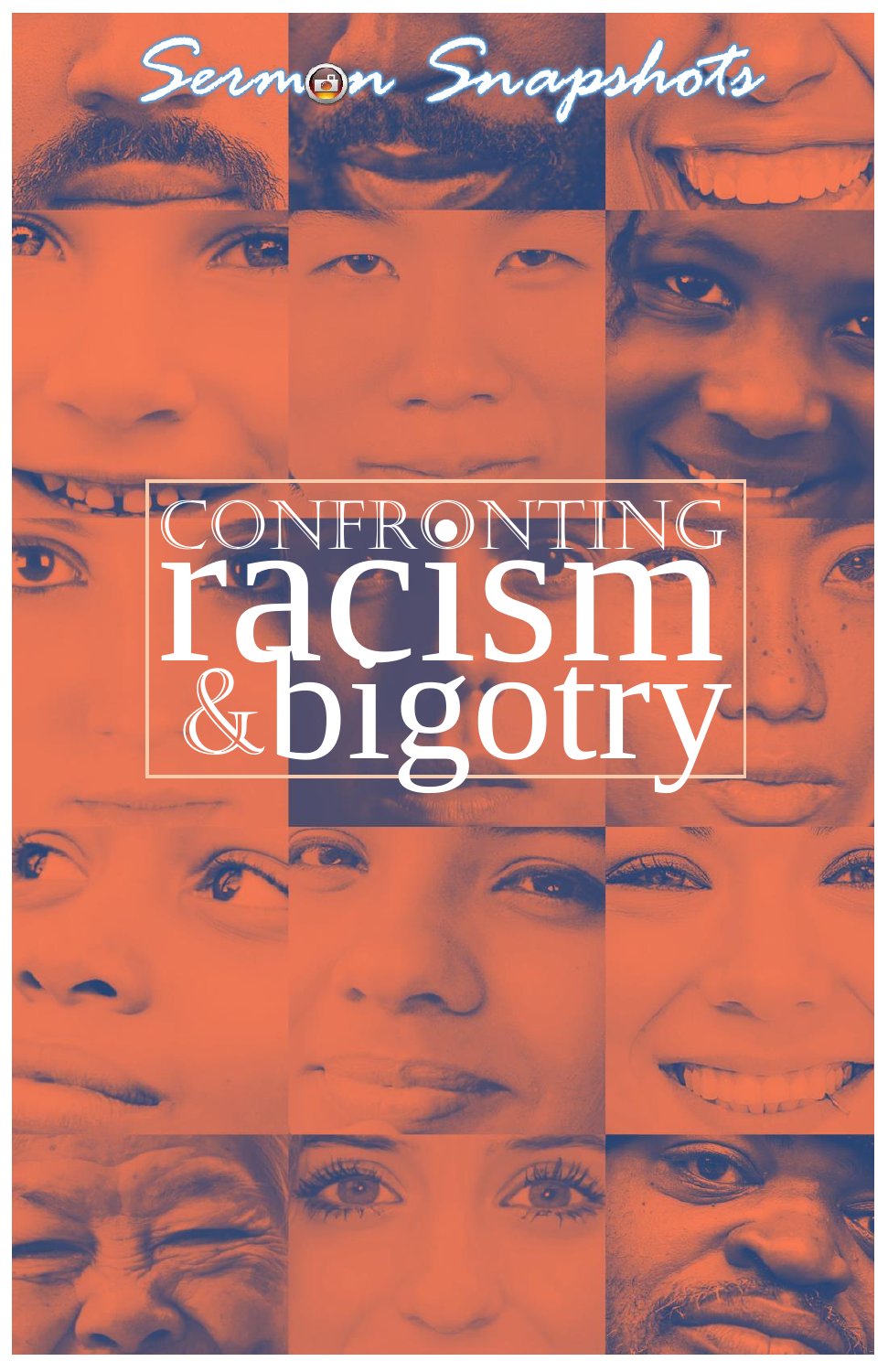#### **RACISM AND BIGOTRY**

Racism and bigotry are common sins. But contrary to what some would have you believe, these sins are found among EVERY race of men: White, Black, Asian, Semitic, etc. Such people have a hatred for  $\&$ /or mistreat those of other races – e.g. those who look or talk differently or come from another country. *The Bible says that such behavior is sinful!* It is rooted in the fleshly side of man, & often leads to greater sins, such as violence or murder. In our text, we want to examine why racism is sinful.

**Racism violates the law of love.** We are commanded to love ALL men – without exception (Rm.13:8-10; Ga.6:10). Indeed, we're even commanded to love our *enemies* (Mt.5:44-48; Rm.12:18-21). The Lord also said that we are to treat others as we wish to be treated – which is what some call "the golden" rule" (Lk.6:31; cf. v.27-36). *And, in case you are tempted to make an exception on the basis of race, consider these passages: John 4:1-9; and Luke 10:25-37.* Jesus showed in those passages that the Jews' lack of "dealings" with **Samaritans must change; and that those of other races** (or of mixed race) can sometimes be more compassionate than those of our own race!

Racism violates the law of creation. You see, racism holds that one race is "inherently superior" to all other races. But the Bible declares that ALL races of men are "brothers in Adam" (Gn.3:20; Ac.17:26). In fact, sometimes when I teach on this, I will challenge the thinking of the (hopefully few) racists among our brethren by asking two questions: *"What race was Adam and Eve? And how to you know?"* You see, many are conditioned by paintings and such that Adam and Eve were Caucasian (or white). But do we really know that? How do we know they were not black or Asian in appearance? The truth is, we don't know! It is enough to drive a racist insane, isn't it? There is another principle which comes into play here, and that is the fact that God looks at one's *character,* rather than his or her outward appearance (1Sm.16:7). Notice, too, that this was said about Eliab *– a Jew!* This must surely offend those who are anti-Semitic; but it is true, nevertheless! Indeed, the Scriptures declare that there are "good" and "bad" people of every race (Rm.2:17-29). One's racial background does not, of itself, determine one's worth!

**Racism violates the law of impartiality.** Our God is an impartial God! On the judgment day, He isn't going to care what color your skin is, or what your racial background is, or what nation you come from (Ac.10:34-35; Rm.2:11-16). *Now, if GOD is impartial, then what makes ME think I can be partial, prejudiced, bigoted, or a racist?* Indeed, we are called upon to be like God in our conduct. Further, we are COMMANDED to be impartial toward others (Jm.2:1, 8-10). To behave otherwise is the height of arrogance! In fact, the church of Christ is God's "coalition of the redeemed," consisting of people from every race, tongue, and nation (Ga.3:26-29; Ep.2:11-16; Col.3:10-11; Rv.14:6-7). This is why we are told to "Go into ALL the world and preach the gospel to EVERY creature" (Mk.16:15). There is no room for partiality in The Great Commission!

**Racism violates the law of decency.** People who are racist in their thinking have no sense of human decency! Some *avoid* those of another race (Jn.4:9). Others go so far as to *mistreat* those who are "different" (Jm.2:1-4). In fact, some will call those who are "different" by *unflattering and offensive names,* such as, "the N-word" (cf. Ep.4:29). Still others are prejudiced against interracial marriage (cp. Nm.12:1-ff). As an aside, I do recognize that such marriages have their own peculiar challenges. But those challenges, for the most part, come about due to the prejudices of others!

Those who lack the common decency to treat all men with proper respect should consider the words of Jesus: "Do not judge according to appearance, but judge with righteous judgment" (Jn.7:24). Or how about the words of Nicodemus: "Does our law judge a man before it hears him and knows what he is doing?" (Jn.7:51). Before I close let me add a few other remarks about racism: Racism is *an insult to God,* for ALL men are made in His image (Gn.1:26-27). Racism is *an insult to Jesus Christ,* for He died for ALL men (Jn.3:16). Racism is *an insult to the church of Christ,* for it is the COALITION of the redeemed (Ga.3:28).

To summarize, RACISM IS SIN! Our judgments of others must be based upon truth and right, rather than pre-conceived ideas about others (Jn.7:24). Indeed, the very word "prejudice" means to "pre" judge someone without the benefit of all facts. Let us be very careful that we do not fall prey to this deceptive sin, and its evil consequences!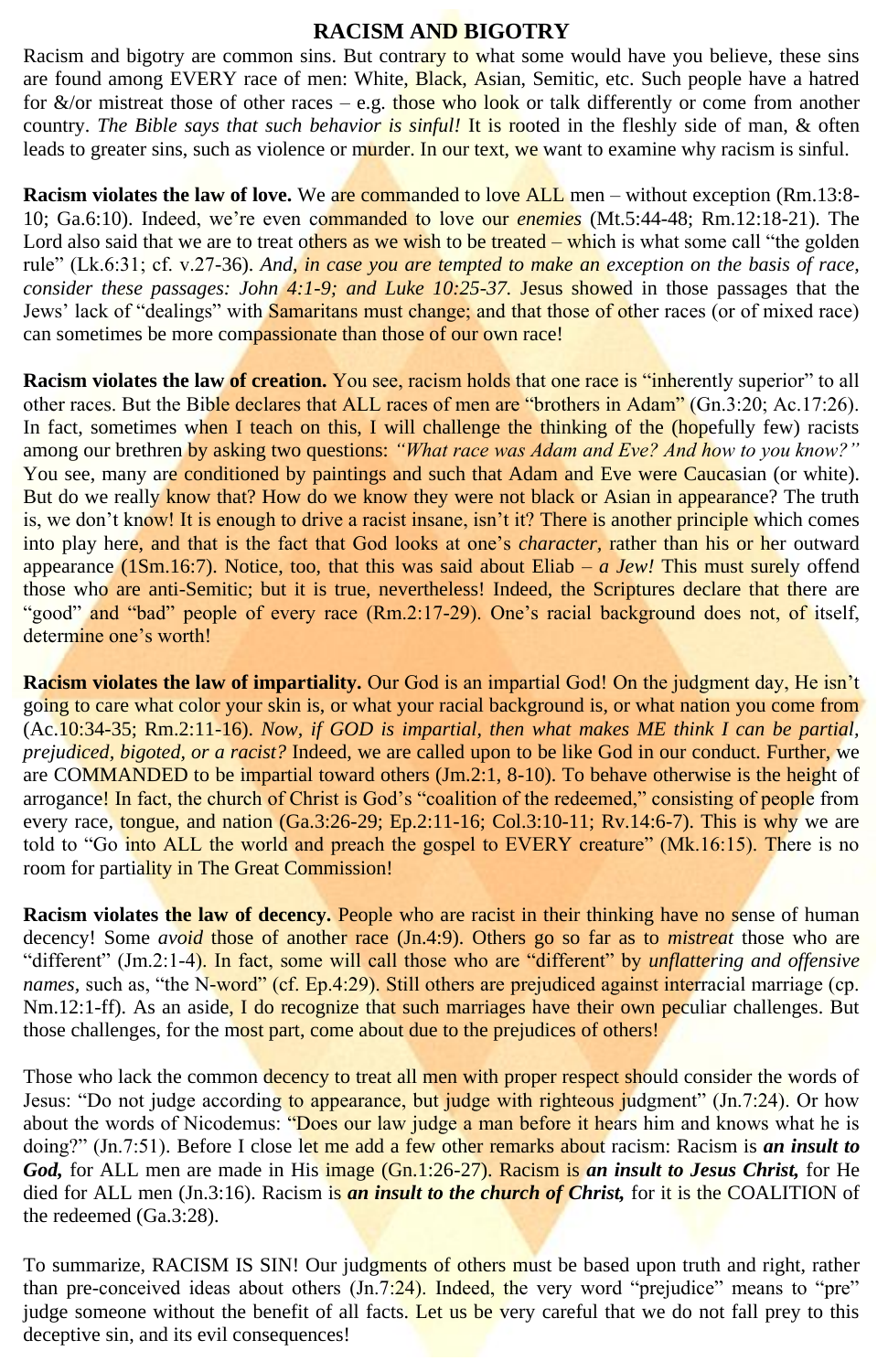#### **"NO ONE REALLY CARES!"**

A while back, I was away in a gospel meeting, and was talking to one of the members there. He had been viewing our You-Tube videos, and noted that there is a great deal of racial diversity here. I agreed, noting that we have white, African-American, Latino, and Asian (hope I didn't miss anyone!). I also pointed out that we have rich, poor, male, female, military, civilian, executives, and common laborers. My friend asked me how does all of this diversity work for us, and I said it works just fine! So, he asked me, what is the secret to making it work? And I said, *"It works because no one really cares.*" In this article, I want to expand on that thought.

You see, I truly believe that the more we focus on our differences, the more pronounced they become. Conversely, the less we focus on our differences, the less pronounced they become. *Indeed, this "lesser focus" can reach a point where "no one really cares" about any of the differences that the rest of the world seems to focus upon.* I have long believed that this is the real secret to improving relationships among people.

Of course, I speak of differences that are of no consequence to God, such as race, national origin, income level, etc. I hasten to add that there are differences that **DO** matter! We cannot live in such a way as to make human sinfulness of no consequence. We cannot accept those who persist in sin as though they were faithful to God (cf. 1Cor.5). But so many of the differences that the rest of the world places such a premium upon are, in reality, nothing! We should not let the world squeeze us into its mold with respect to such things (cf. Rm.12:2).

Now, I am not so naïve as to think that racism will ever be completely eradicated from the world. There will always be those who choose to persist in the sin of racism. Jesus once said, "The poor you have with you always" (Jn.12:8). If I can borrow and adapt that phrase, "The racists you have with you always." I'm not defending this; I'm only saying that this is a reality of our sinful world. But it does not have to be that way for you and me! As Christians, we can overcome the world, and live in true unity (Ga.3:26-29).

Taking this a step further, I am of the opinion that racism is not natural. On the contrary, it is a learned behavior. People become focused on race because they are TAUGHT to focus on race. I grew up in the 1960's and 1970's, when great strides were made in race relations. Those gains did not come easily; but they **DID** come! Are things perfect? No. But I know for a fact that they are MUCH better! As proof, I cite again the diversity of this congregation.

When my son was born, my wife and I determined that we would simply not discuss racial differences with him at all. It was not difficult, *because we really did not care!* Our son had no clue that there were any kind of racial tensions in the world until he went to school. Then, one day, he came home and asked us, "Why do some people not like black people?" *Now let that sink in!* He had no clue, because we never made an issue of it. In fact, he had a friend who was black. He spent the night at our house; and our son spent the night at his house. *These two boys simply did not care!* Brethren, I am telling you, that is the key!

When we obsess about race, and make everything about race, we keep the pot stirred. So, I say, "Just let it go!" You are NOT my African-American (Asian, Latino, etc.) brother in Christ; you are just my brother in Christ! It simply does not matter to me what color you are, or how much money you make, or how fancy you dress for worship. *I simply do not care about such things!* And I am not alone in such thinking. That is precisely why this church works!

*"For He Himself is our peace, who has made both one, and has broken down the middle wall of separation, having abolished in His flesh the enmity, that is, the law of commandments contained in ordinances, so as to create in Himself one new man from the two, thus making peace, and that He might reconcile them both to God in one body through the cross, thereby putting to death the enmity. And He came and preached peace to you who were afar off and to those who were near. For through Him we both have access by one Spirit to the Father"* (Ep.2:14-18). **-Lanny Smith**